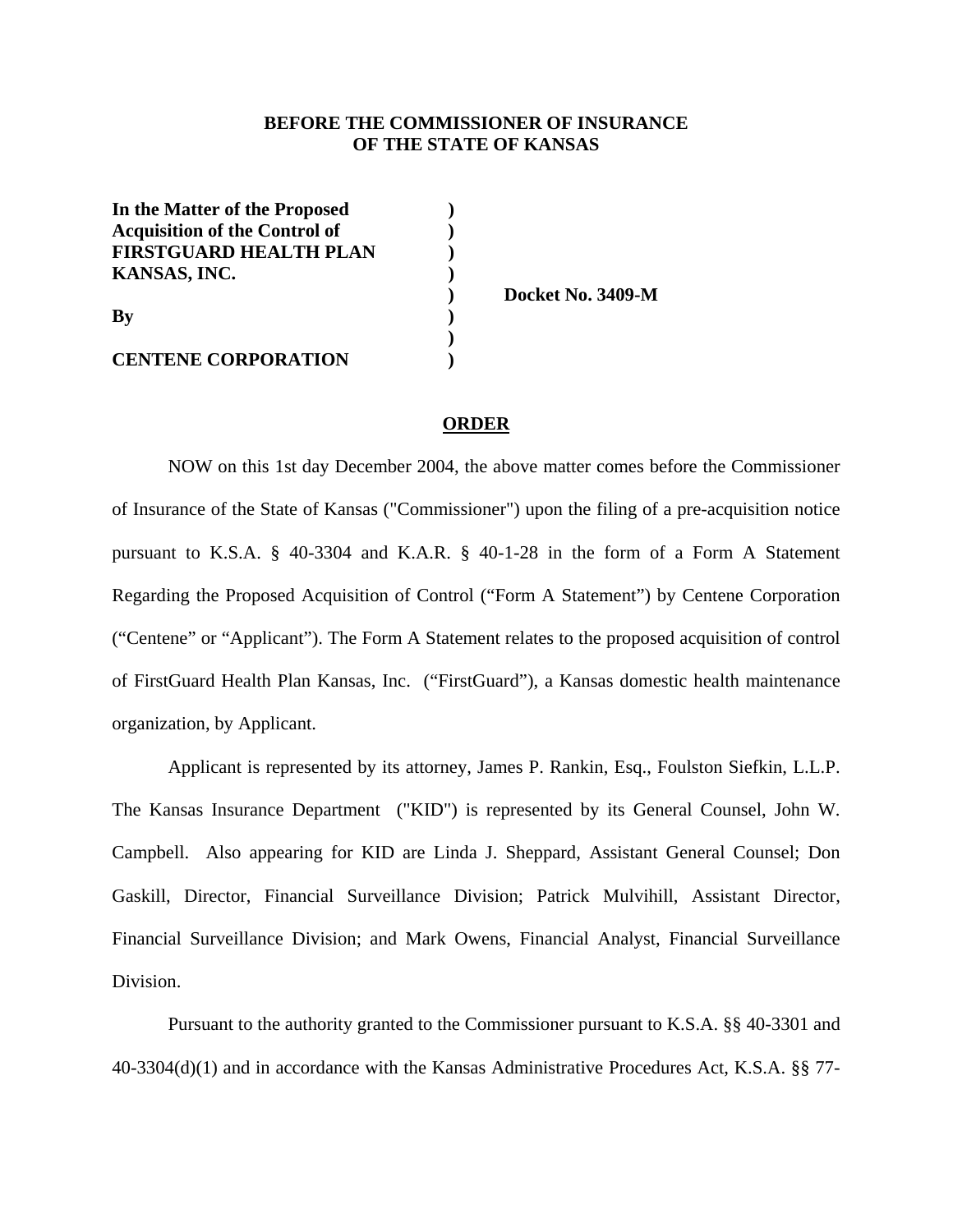501, *et seq.,* the Commissioner hereby asserts the following declarations of public interest and policy, findings of fact, conclusions of law, and orders, as follows:

#### **DECLARATIONS OF PUBLIC INTEREST AND POLICY**

 The Commissioner finds and declares that it is consistent with the public interest and the interest of policyholders to permit insurers to:

- (a) Engage in activities which would enable insurers to make better use of management skills and facilities;
- (b) diversify into new lines of business through acquisition or organization of subsidiaries;
- (c) have free access to capital markets which could provide funds for insurers to use in diversification programs;
- (d) implement sound tax-planning conclusions; and
- (e) serve the changing needs of the public and adapt to changing conditions of the social, economic and political environment so that insurers are able to compete effectively and to meet the growing public demand for institutions capable of providing a comprehensive range of financial services.

The Commissioner further finds and declares that the policies and purposes in K.S.A. §

40-3301, *et seq.,* promote the public interest by:

- (a) facilitating the achievement of the objectives enumerated in K.S.A. § 40-3301 and set out above;
- (b) requiring disclosure of pertinent information relating to changes in control of an insurer;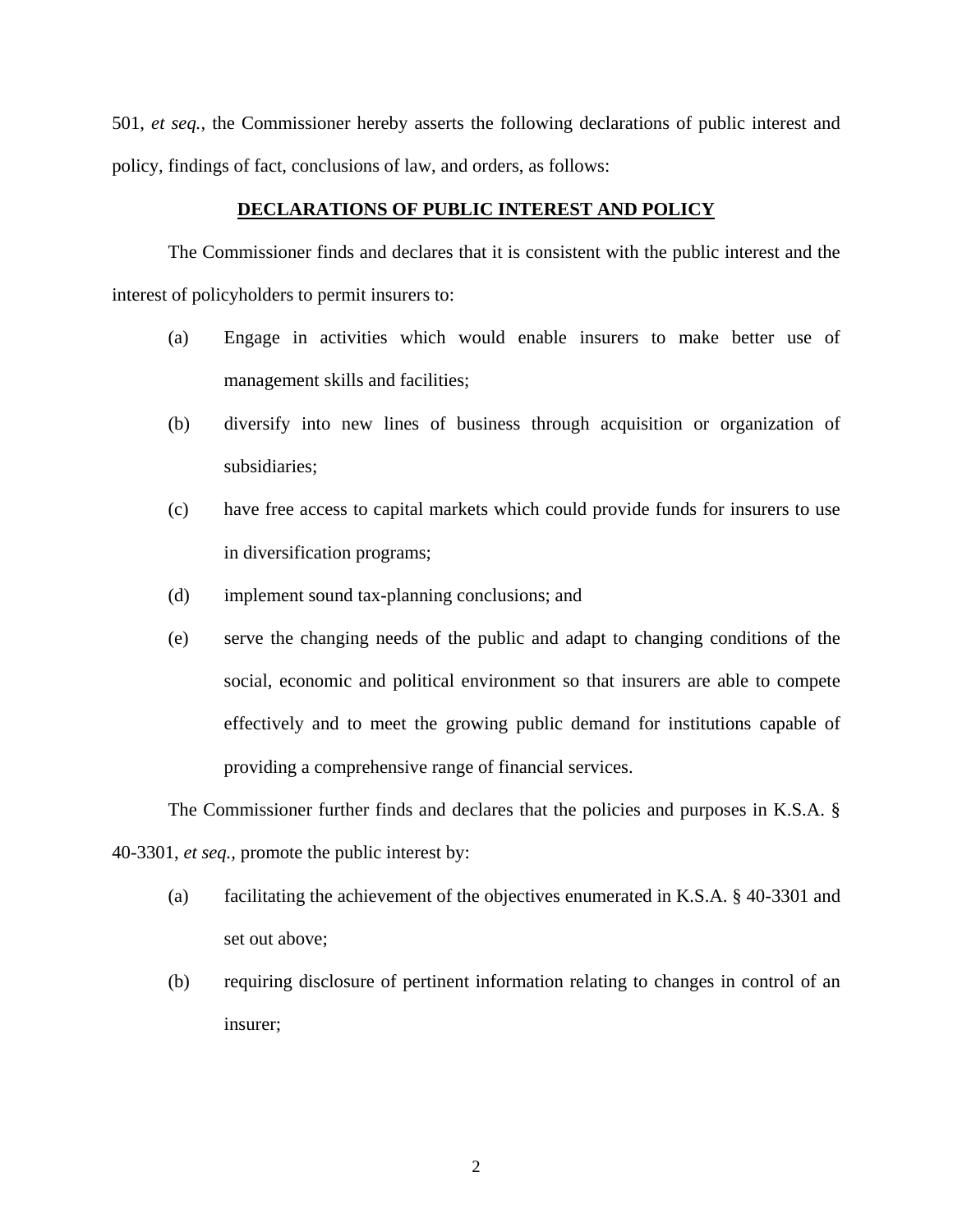- (c) requiring disclosure by an insurer of material transactions and relationships between the insurer and its affiliates, including certain dividends paid by the insurer; and
- (d) providing standards governing material transactions between an insurer and its affiliates.

#### **FINDINGS OF FACT AND CONCLUSIONS OF LAW**

The findings and conclusions stated herein are based upon the statements made by the Applicant in the Form A Statement and accompanying documents filed with the Kansas Insurance Department by the Applicant pursuant to K.S.A. § 40-3304(b) and K.A.R. § 40-1-28.

1. Significant documents have been reviewed by representatives of the Financial Surveillance and Legal Divisions of KID, and the Commissioner has had the benefit of their technical expertise and advice as provided in K.S.A. § 77-546(c).

2. The purpose of the filing of the Form A Statement is to seek authority from KID for the proposed acquisition of control of FirstGuard by the Applicant. The terms and conditions of the proposed acquisition are more fully set forth in the Form A Statement filed with the Commissioner dated November 24, 2004, pursuant to the Kansas Insurance Holding Companies Act, K.S.A. §§ 40-3301, *et seq.* 

3. Applicant has submitted various Exhibits to the Form A Statement, including, but not limited to, the Stock Purchase Agreement By and Between Centene Corporation and Swope Community Enterprises, dated September 28, 2004, financial statements, a business plan for FirstGuard, and financial examination reports.

4. The staff of KID has inspected and reviewed the contents of the Form A Statement and Exhibits attached thereto, to the extent necessary, and found that the filing of the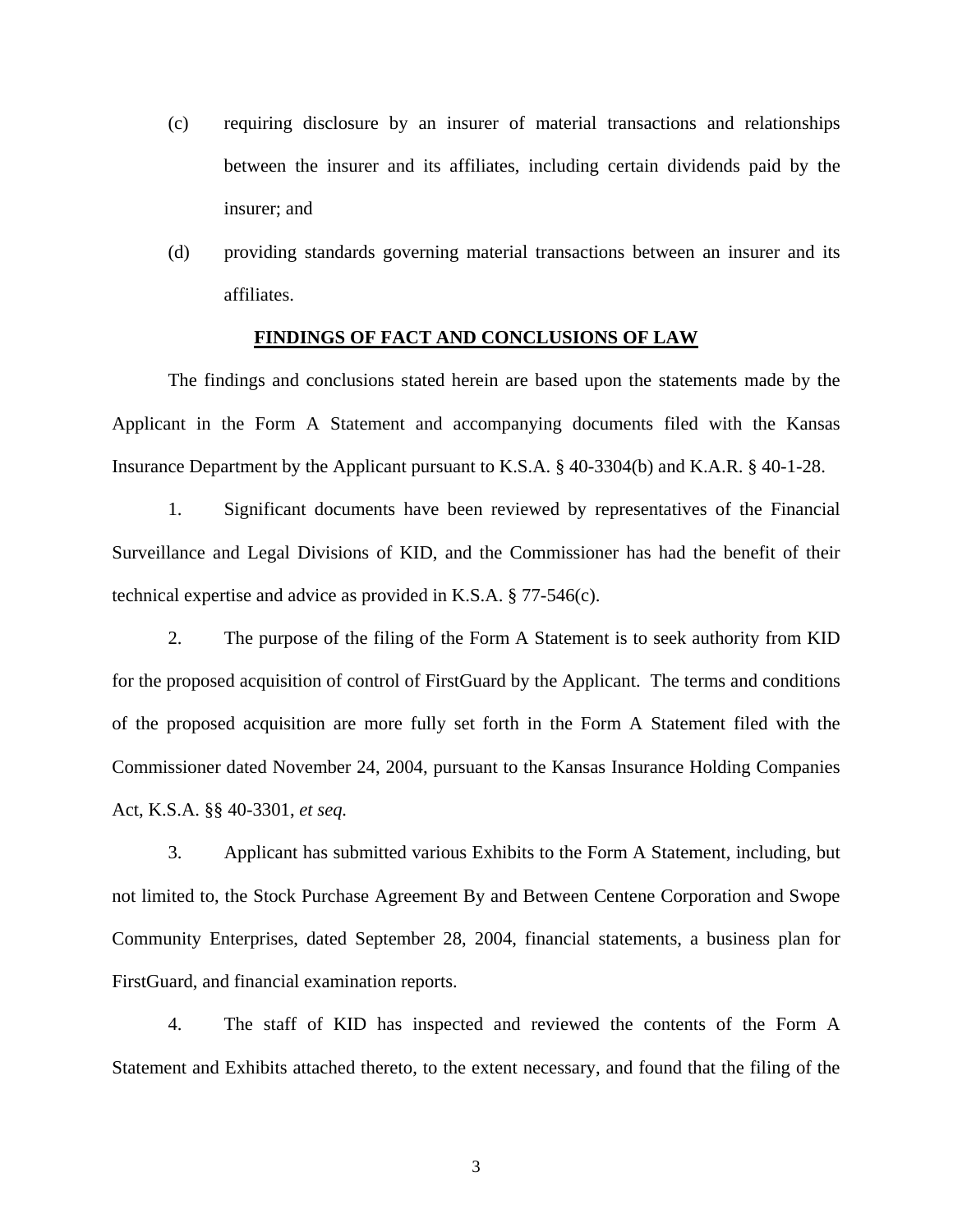Form A Statement and Exhibits thereto are in accordance with K.S.A. § 40-3304 and K.A.R. § 40-1-28 and that the Form A Statement and Exhibits attached thereto have provided the information required under Kansas statutes to enable the Commissioner to render a decision on the application.

5. FirstGuard, a Kansas health maintenance organization, was organized under the laws of Kansas on February 2, 1999, and became authorized to transact business in Kansas on April 30, 1999.

6. FirstGuard, Inc., a Delaware corporation, owns 100% of the stock of FirstGuard.

7. Swope Community Enterprises ("Swope"), a Missouri corporation, owns 100% of the shares of FirstGuard, Inc. and is considered to be the ultimate controlling parent of FirstGuard.

8. It has been determined that no person or entity "controls" the Applicant of the Form A Statement as "control" is defined in K.S.A. § 40-3302(c).

9. Applicant intends to purchase from Swope all the issued and outstanding stock of FirstGuard, Inc. and will then indirectly own 100% of the issued and outstanding stock of FirstGuard through its ownership of FirstGuard, Inc.

10. Applicant filed a draft copy of the Form A statement with KID on or about October 8, 2004 and subsequently filed a duly certified copy of the Form A statement dated November 24, 2004.

11. Review of the evidence establishes that, after the acquisition of control as proposed in the Form A Statement, Applicant will be able to satisfy the requirements necessary for maintaining the business of FirstGuard to the satisfaction of the policyholders.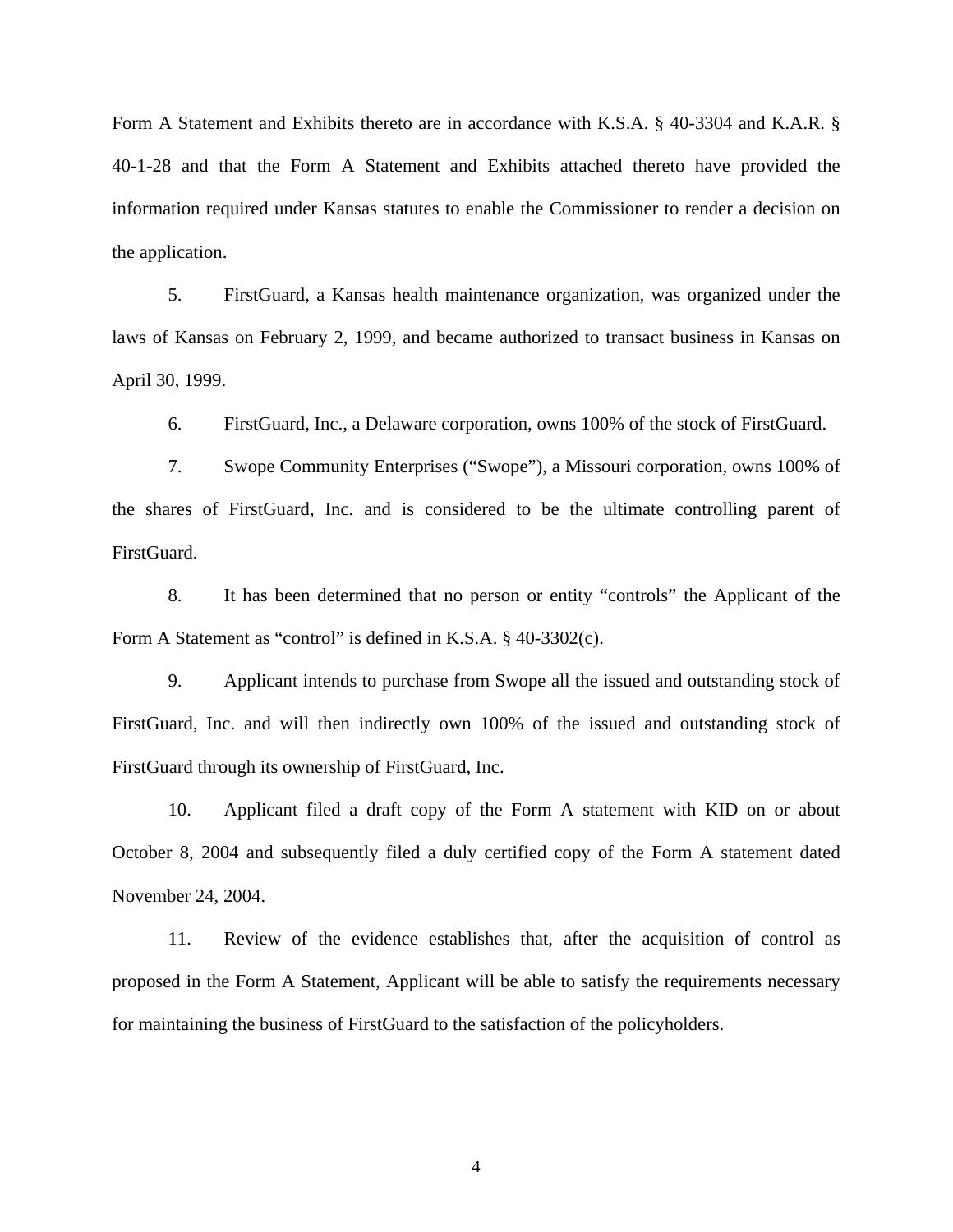12. The evidence establishes that, after the acquisition of control as proposed in the Form A statement, FirstGuard will be able to satisfy the requirements for the issuance of a license to write the line or lines of business for which it is presently licensed.

13. No evidence has been introduced to establish that the financial condition of Applicant will jeopardize the financial stability of FirstGuard or prejudice the interest of the policyholders.

12. Evidence has been introduced which shows that Applicant has no plans or proposals to liquidate FirstGuard, sell its assets, or consolidate or merge it with any person, or to make any other material change in its business or corporate structure or management which would be unfair and unreasonable to the policyholders of FirstGuard and not be in the public interest.

13. Evidence has been introduced to establish that the competence, experience and integrity of those persons who will control the operation of FirstGuard after the acquisition are such that will be in the interest of the policyholders of FirstGuard and of the public interest to permit the acquisition.

14. Evidence has been introduced to establish that the acquisition of FirstGuard by Applicant will not be hazardous or prejudicial to the insurance-buying public.

15. However, notwithstanding the finding stated in paragraph 14 above, evidence has also been introduced establishing that the acquisition of FirstGuard by Applicant is likely to be hazardous or prejudicial to the insurance buying public, if Applicant does not establish and maintain the capital and surplus of FirstGuard at a minimum of fifteen million five hundred thousand dollars (\$15,500,000).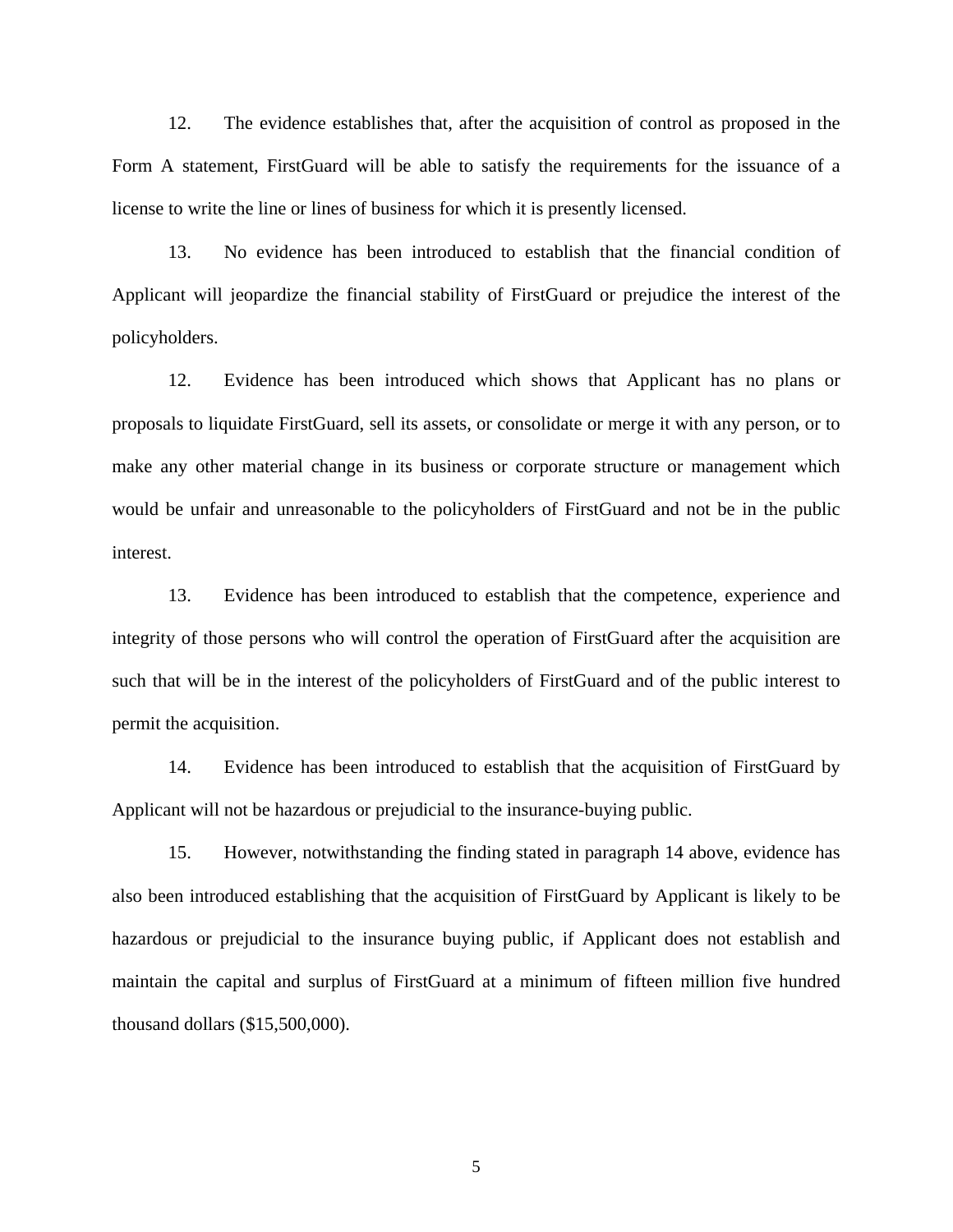16. The Form A Statement is in compliance with the provisions of the Kansas Insurance Holding Companies Act, K.S.A. §§ 40-3301, *et seq*. and K.A.R. § 40-1-28.

17. The evidence submitted supports approval of the proposed acquisition of control of FirstGuard by Applicant, subject to certain conditions and requirements.

# **IT IS THEREFORE ORDERED BY THE COMMISSIONER OF INSURANCE THAT:**

1. The application by Centene Corporation to acquire control of FirstGuard Health Plan Kansas, Inc. in the manner set forth in the Form A Statement and Exhibits attached thereto is hereby **approved** pursuant to K.S.A. § 40-3304, provided the acquisition is effected within sixty days of the date of this order and subject to the following:

(a) FirstGuard shall maintain a premium written to capital and surplus ratio that does not exceed 10:1 at all times.

(b) FirstGuard shall not write more than \$155.5 million of premium while maintaining capital and surplus at \$15.5 million. If FirstGuard projects writings greater than \$155. 5 million, then FirstGuard shall maintain capital and surplus in an amount such that the premium written to capital and surplus ratio will not be greater than 10:1 prior to writing the additional business.

(c) Given that FirstGuard will retain \$3.0 million total capital and surplus at closing, Centene shall immediately upon closing contribute a minimum of \$12.5 million into FirstGuard.

(d) Centene shall contribute to FirstGuard qualified securities that: (1) meet the definition of an admitted asset according to the 2004 NAIC Accounting Practices and Procedures Manual and (2) meet the statutory requirements of K.S.A. §§ 40-2a01, *et. seq.*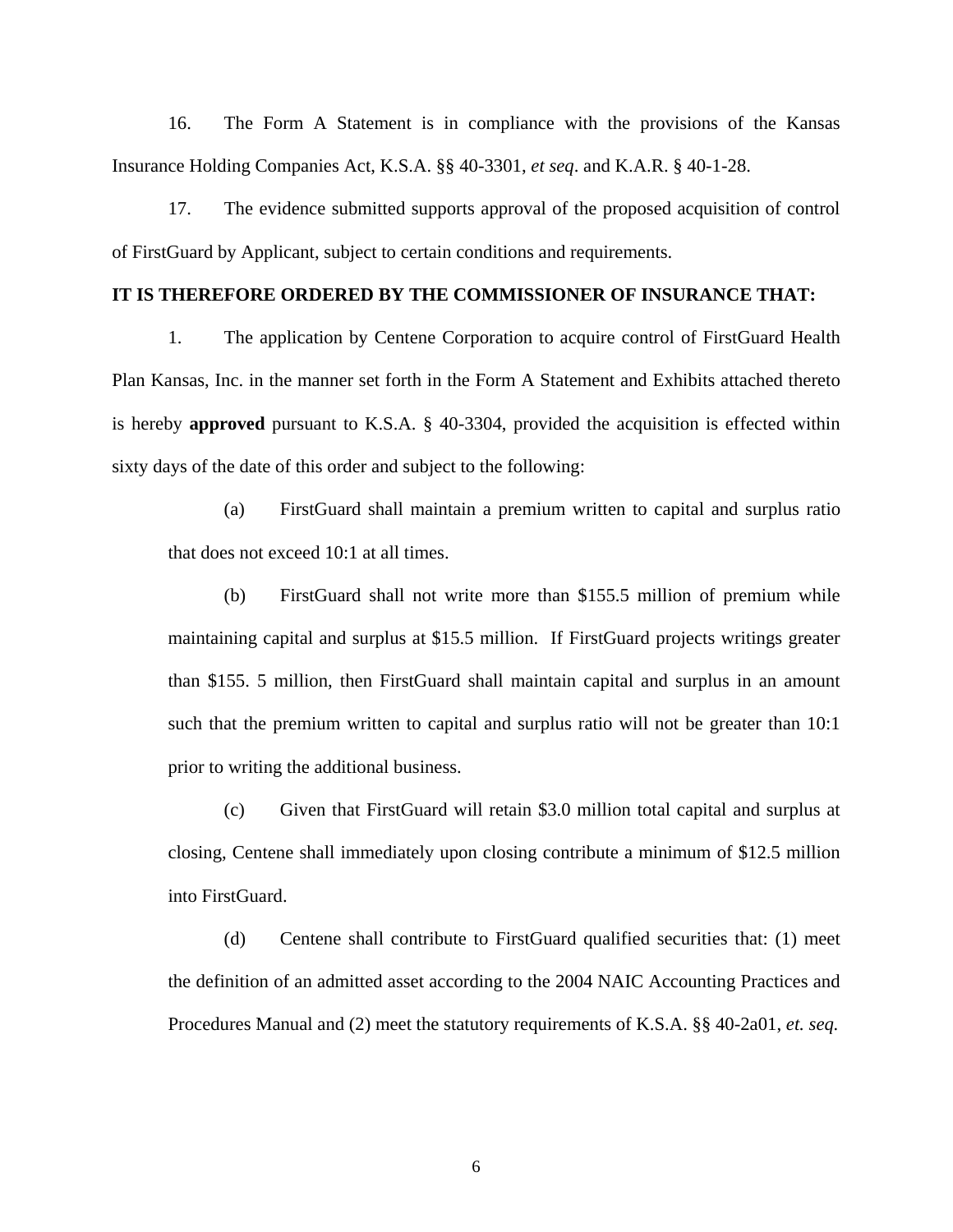(e) The charges to be paid by FirstGuard pursuant to any agreement including, but not limited to, any management services agreement, administrative services agreement, information services agreement and/or claims processing services agreement by Centene or any of its affiliates shall be no greater than cost plus two percent (2%) of allowed charges under the Agreement provided such fees can be paid from the underwriting profits of First Guard. Such charges to be paid by FirstGuard shall be fair and reasonable.

(f) FirstGuard shall pay dividends in accordance with K.S.A. §§ 40-3305 and 40-3306 only when: (1) such dividends can be paid from net gain from operations, including income from investments; and (2) FirstGuard's RBC level will remain at three hundred percent (300%) or more after the payment of such dividends, unless the Commissioner, upon written request, approves otherwise.

(g) FirstGuard agrees that no restatement of reserves out of the ordinary course of doing business will be made without approval of the Commissioner; and

(h) Centene will provide notice to the Commissioner upon the filing of any Form A with any state insurance department prior to acquiring any insurance company.

2. The Commissioner of Insurance retains jurisdiction over the subject matter of this proceeding and over the parties for the purpose of entering such further order or orders as may be deemed proper.

#### **Notice of Rights**

 Centene Corporation is entitled to a hearing pursuant to K.S.A. § 77-537, the Kansas Administrative Procedure Act. If Centene desires a hearing, the company must file a written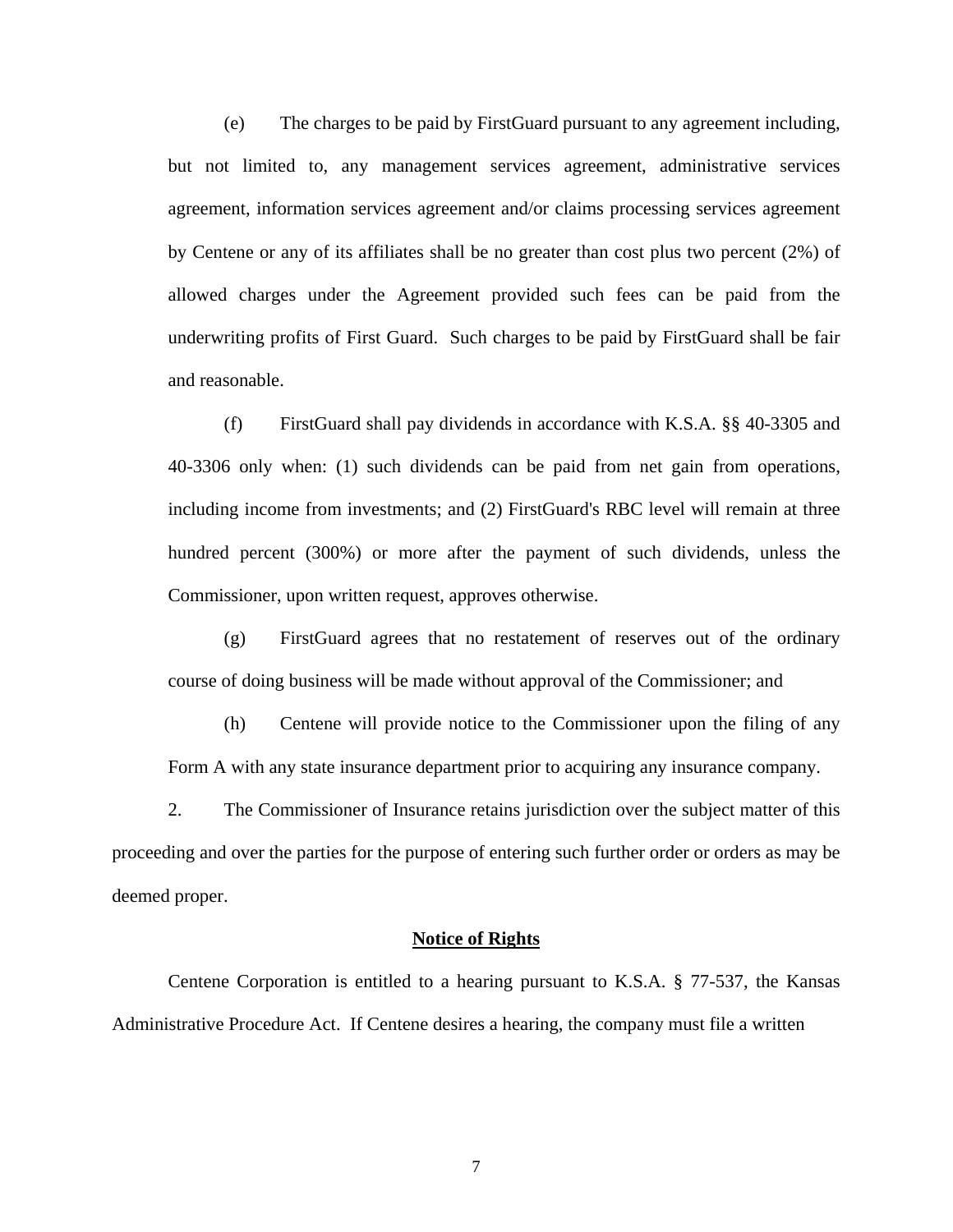request for a hearing with:

John W. Campbell, General Counsel Kansas Insurance Department 420 S.W. 9th Street Topeka, Kansas 66612.

This request must be filed within fifteen (15) days from the date of service of this Order.

If Centene Corporation requests a hearing, the Kansas Insurance Department will notify the company of the time and place of the hearing and information on the procedures, right of representation, and other rights of parties relating to the conduct of the hearing, before commencement of same.

 If a hearing is not requested in the time and manner stated above, this Order shall become effective as a Final Order upon the expiration of time for requesting a hearing, pursuant to K.S.A. § 77-613. In the event that Centene files a petition for judicial review, pursuant to K.S.A. § 77-613(e), the agency officer to be served on behalf of the Kansas Insurance Department is:

 John W. Campbell, General Counsel Kansas Insurance Department 420 S.W.  $9<sup>th</sup>$  Street Topeka, Kansas 66612

# **IT IS SO ORDERED THIS 1st DAY OF DECEMBER 2004, IN THE CITY OF TOPEKA, COUNTY OF SHAWNEE, STATE OF KANSAS.**



 $\frac{1}{s}$  Sandy Praeger Sandy Praeger Commissioner of Insurance

 $/s/$  John W. Campbell John W. Campbell General Counsel